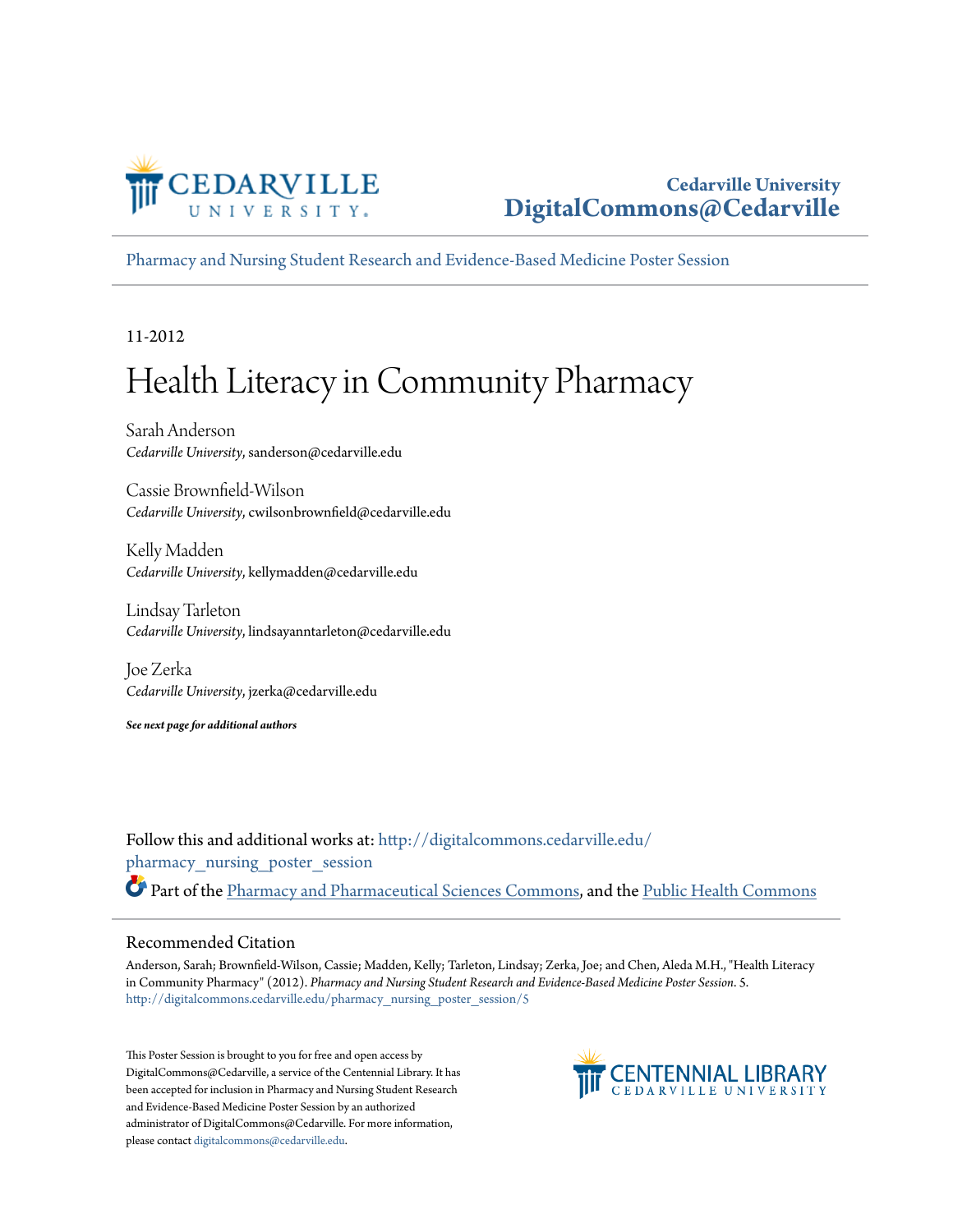#### **Authors**

Sarah Anderson, Cassie Brownfield-Wilson, Kelly Madden, Lindsay Tarleton, Joe Zerka, and Aleda M.H. Chen